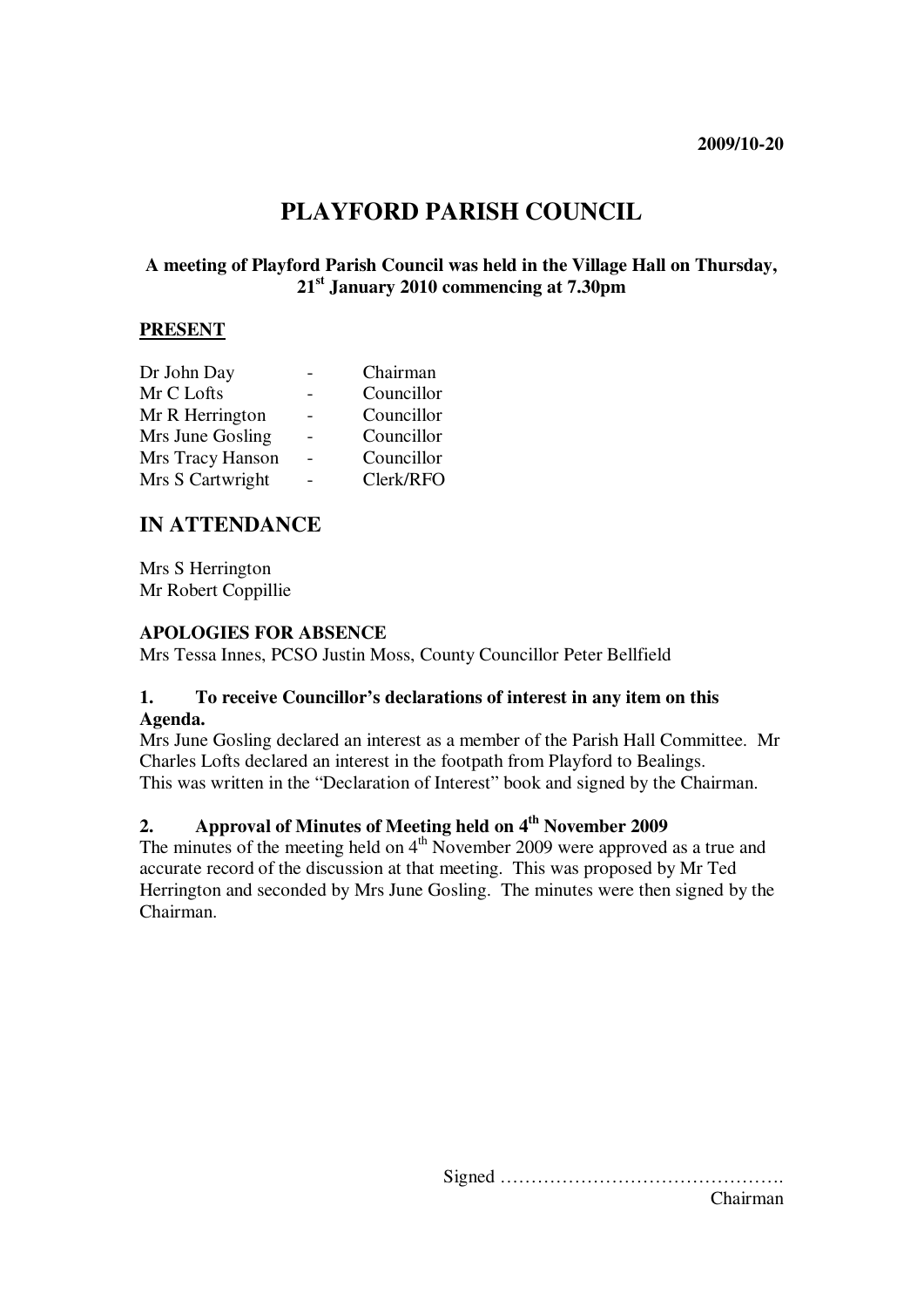# **4. Matters arising from the minutes (not covered in Agenda items listed below)**

### Parish Plan

Googlemail is now up and running with 160 subscribers approx. Dr John Day as Playford's representative on the Action Monitoring Group reported that the next Parish Plan meeting is in six weeks.

### Affordable Housing

REH reported that Playford has been categorised as "countryside". This means that no development can take place. Anyone wanting affordable housing in the village will find that Grundisburgh can accommodate them – they have provision for affordable housing. JD stated that he understood that exceptions could be made for "small villages". Mrs Tracy Hanson reported that the Guardian on-line had something of interest on Affordable Housing.

# **5. Co-option of New Councillor**

After a heated discussion it was decided to co-opt Mr Robert Coppillie who had previously shown an interest in becoming a Councillor. REH suggested that it was possible to reduce numbers formally to five Councillors. The Chairman thought this was a very bad idea. REH abstained from voting Mr Coppillie on to the Council as he felt that the whole process of co-option had not been conducted properly. Mrs June Gosling voted for him coming on board and this was seconded by Mrs Tracy Hanson. Mr Robert Coppillie was given the "Declaration of acceptance of Office" form and "Register of Members Interests" to complete and return before the next meeting. Training, of course will be available.

# **6. Written report by PCSO Justin Moss**

As per written Police Report there were no crimes to report. A questionnaire entitled "Suffolk Constabulary – Delivering the Policing Pledge" has been emailed to the Clerk. This was filled in and the Clerk will email back to the Constabulary. At present Playford does not have a visit from a mobile police station. The nearest one is in Little Bealings. REH said he would raise this at the next 12PT meeting.

# **7. Written report by County Councillor Peter Bellfield**

This was read out by Dr John Day in his absence:- The Clerk was asked to thank him for his report

# **8. Neighbourhood Watch Scheme.**

Councillors agreed not to pursue the Neighbourhood Watch Scheme. To get it running includes, amongst other things, getting a 100% return on questionnaires and 80% support. This is very unlikely in a village that has no/very little crime. It was agreed that the on-line Neighbourhood Watch weekly newsletter detailing crime in the area would be "linked" to the Playford Website. Mrs June Gosling proposed that NWS could be covered in these other ways and this was seconded by Mrs Tracy Hanson.

Signed ……………………………………….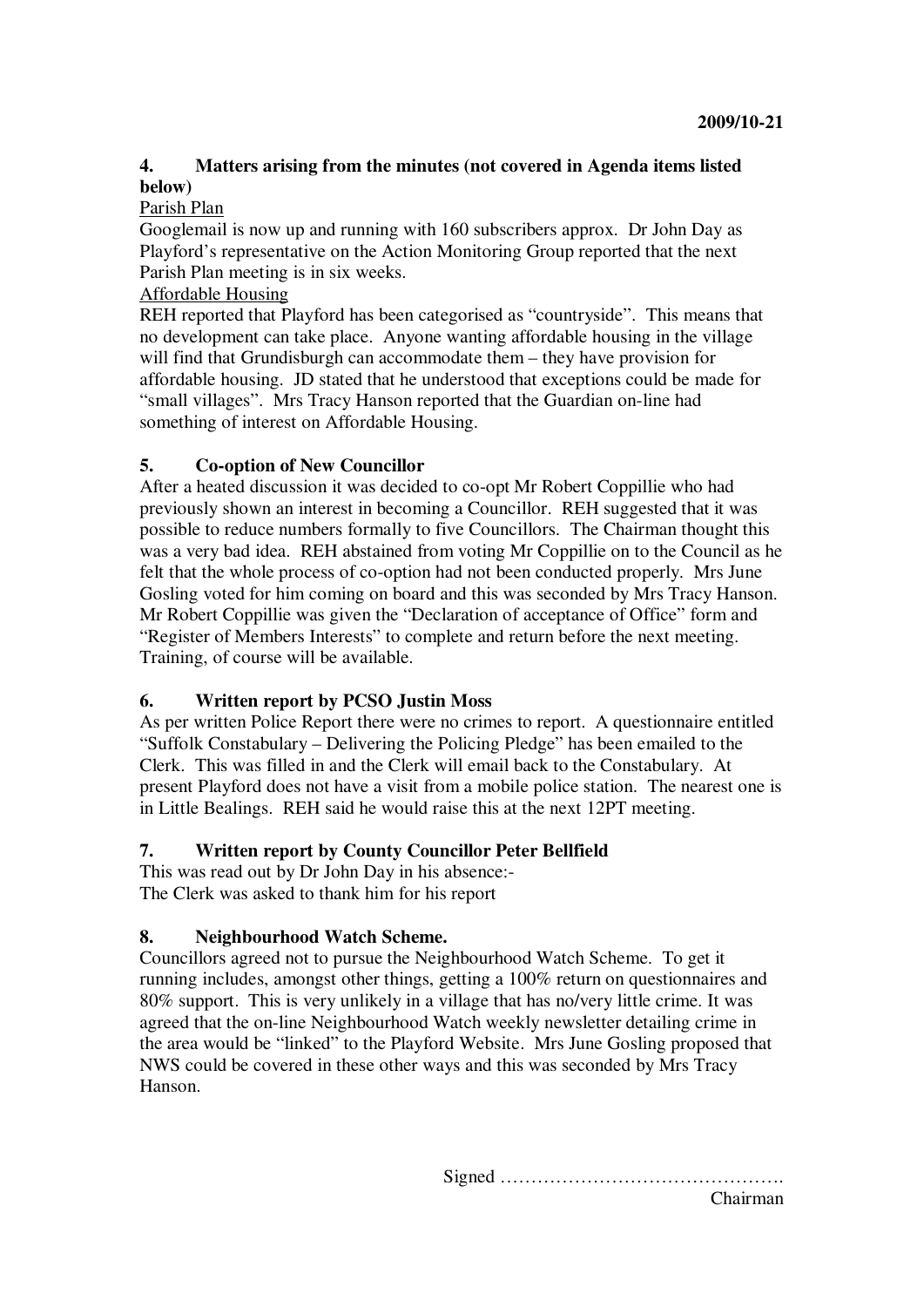### **9. Local Government Review – Boundary Committee**

The Boundary Committee's preferred option for local government in Suffolk was one unitary council for the whole of the county. An alternative was one council for Ipswich and Felixstowe which would include Playford, and one for the rest of Rural Suffolk. The Clerk reported that she had written to the Secretary of State stating that a single Suffolk Unitary would be the most appropriate and obvious solution. Please see County Council Report for further information.

#### **10. Highways**

REH and JD reported the very poor condition of Church Road. The corner of Bealings Road/Church Road has been destroyed and the verges damaged. Anglian Water has been out to this location and had had to hunt for their man holes which were covered with 4 inches of mud. It was unclear as to whether the fire hydrant has been damaged. This is the responsibility of the fire brigade who will take matters further. REH has contacted Mr Peter Bellfield and Mr Derek Oldman of SCDC will inspect the road on Monday, 25 January 2010. Councillors asked what sanctions can be taken if any? The Chairman informed all that very little can be done about this. The farmer, in this case Mr Parkin, is allowed to leave his land and join the highway wherever he wishes. This can make the road very, very muddy. It is up to the farmer whether he tidies up after himself or not.

The hand rails have still not been erected to each end of the playing field. The Clerk has spoken to Mrs Debbie Adams who informed her that the contractors are visiting the site on Friday, 22<sup>nd</sup> January and will measure up.

The Clerk has heard back from Damon Bloomfield regarding the road from Culpho cross roads to the B1079 Hasketon. JD read out his email which said that this part of the road is going to be resurfaced in June/July 2010. The work should take 10 days and will be done under road closures in sections.

The street name sign which is damaged/down on Butts Road near where the Oak tree was felled has finally been reported to the correct persons/department and is due to be replaced in the next 2 to 3 weeks. Ref: 20100380 SCS 01394 444000.

Improvements to the Bealings to Playford Footpath are coming along nicely. Dr John Day reported that he and Mr Ted Herrington had been on site when SCC had started work on the footpath and they were impressed with the plans which involved taking down the barbed wire and instead erecting a wooden fence with post and rails. Mr Charles Lofts informed councillors that there is possibly going to be one or two gates off this section of fencing which will be self closing and will allow dog owners to exercise their dogs in his field. Signs saying this or to the effect will be erected by the landowner, Mr Charles Lofts. The kissing gates will be removed from this route which will improve pushchair/bicycle access. Mrs Tracy Hanson asked who will maintain the hedge in this section. It stands to reason that if the footpath is "upgraded" to a "Priority" route (since it is now part of the Fynn Valley Walk) it will be the County Council's responsibility for maintaining. The Clerk will contact Mrs Debbie Adams.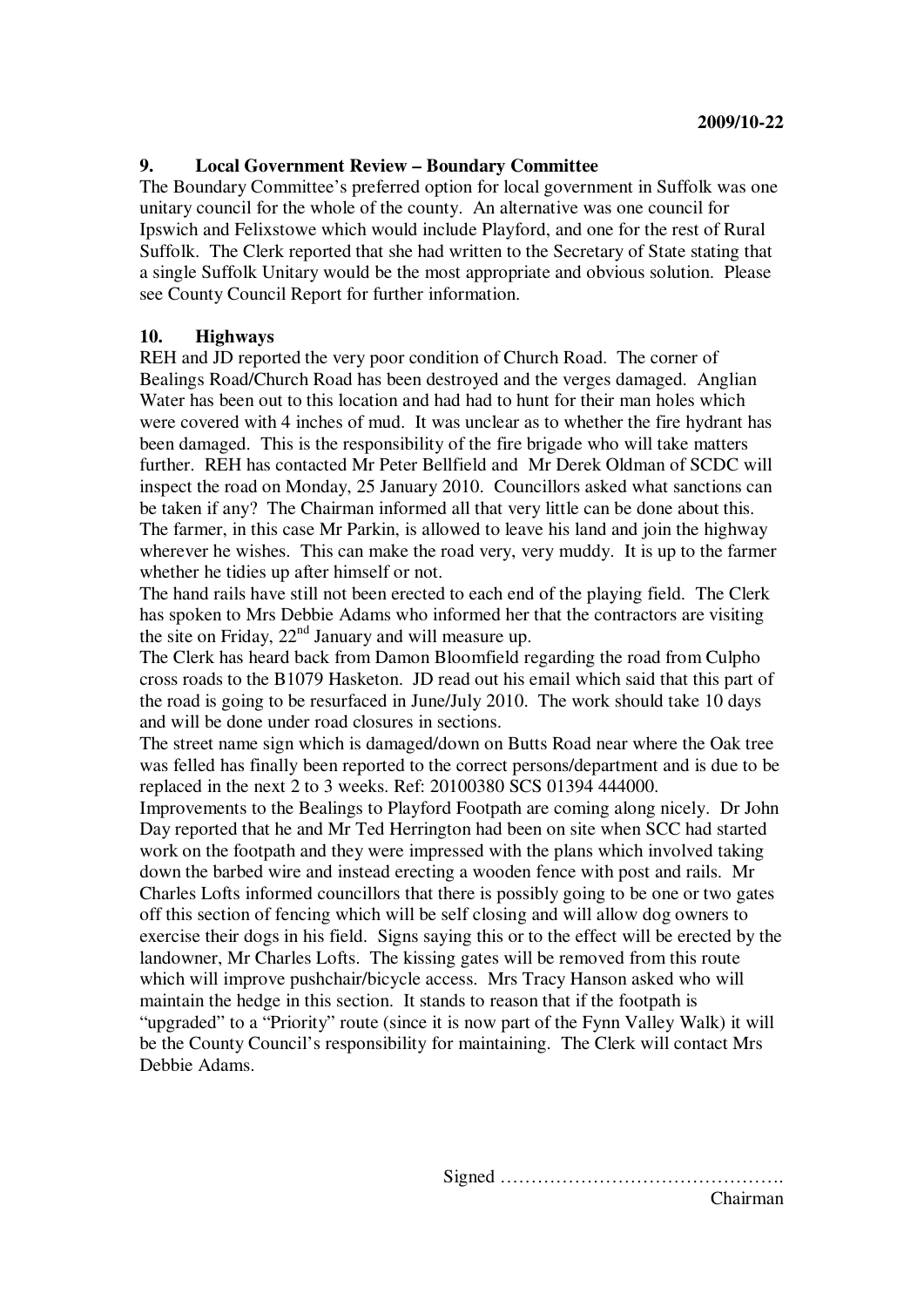The Clerk reported that access to the recycling bins in the playing field is being dealt with by Mr Daniel Wareing and nothing has been heard. The Clerk to contact. Ref: WK200931209 SCS.

The litter tipping on Butts Road has been reported and cleared up.

An email has been received detailing the temporary road closure of C332 Main Road, Tuddenham St Martin. This will take effect from  $15<sup>th</sup> - 19<sup>th</sup>$  February 2010. REH reported that he had met with Luke Barber, Road Safety Engineer for East Suffolk, to discuss the junction at Church Road/Bealings Road. REH reported that some dead trees could be felled. The Clerk was asked to speak to Luke Barber or landowner (Mr Parkin) about removing the oak tree on the bank of Bealings Road and also some of the self-sown saplings/hedge which obscure visibility of vehicles approaching from Tuddenham. Another tree which possibly needed some attention was on Mr Fenton's land. Councillors agreed that if the work to these trees could be carried out at the same time the road was being resurfaced it would cause the minimal disruption.

### **11. Registering Parish Council Land with Land Registry**

SALC have recommended registering land to avoid uncertainty in the future and especially if there is a dispute over ownership. The Clerk was asked to get a quote for having the freehold to the land officially registered. It is thought this will cost £150 approx. Mr Ted Herrington supported the proposal that the land is registered. This was seconded by Mr Charles Lofts. ACTION: To be an Agenda item at the March meeting. The Clerk to obtain quotes from solicitors.

#### **12. Finance**

Councillors have been sent a copy of the draft budget prior to the meeting. Very little change has been made since the last year and the Chairman proposed that we accept it. This was proposed by Mr Ted Herrington and seconded by Mr Charles Lofts. The precept will remain the same at £3,500 for the year 2010/2011. The budget was formally adopted.

The village sign has been added to insurance policy free of charge till June 2010.

The following cheques were reported:-

| Cheque No. $605$ | £92.37  | REH (equipment for probation team to renovate) |
|------------------|---------|------------------------------------------------|
|                  |         | bench $\&$ equipment to renovate village sign) |
| Cheque No. 606   | £321.40 | SCC (County Grounds Service)                   |
| Cheque No. 607   | £26.42  | S Cartwright (Printer Cartridge)               |

Signed ………………………………………. Chairman